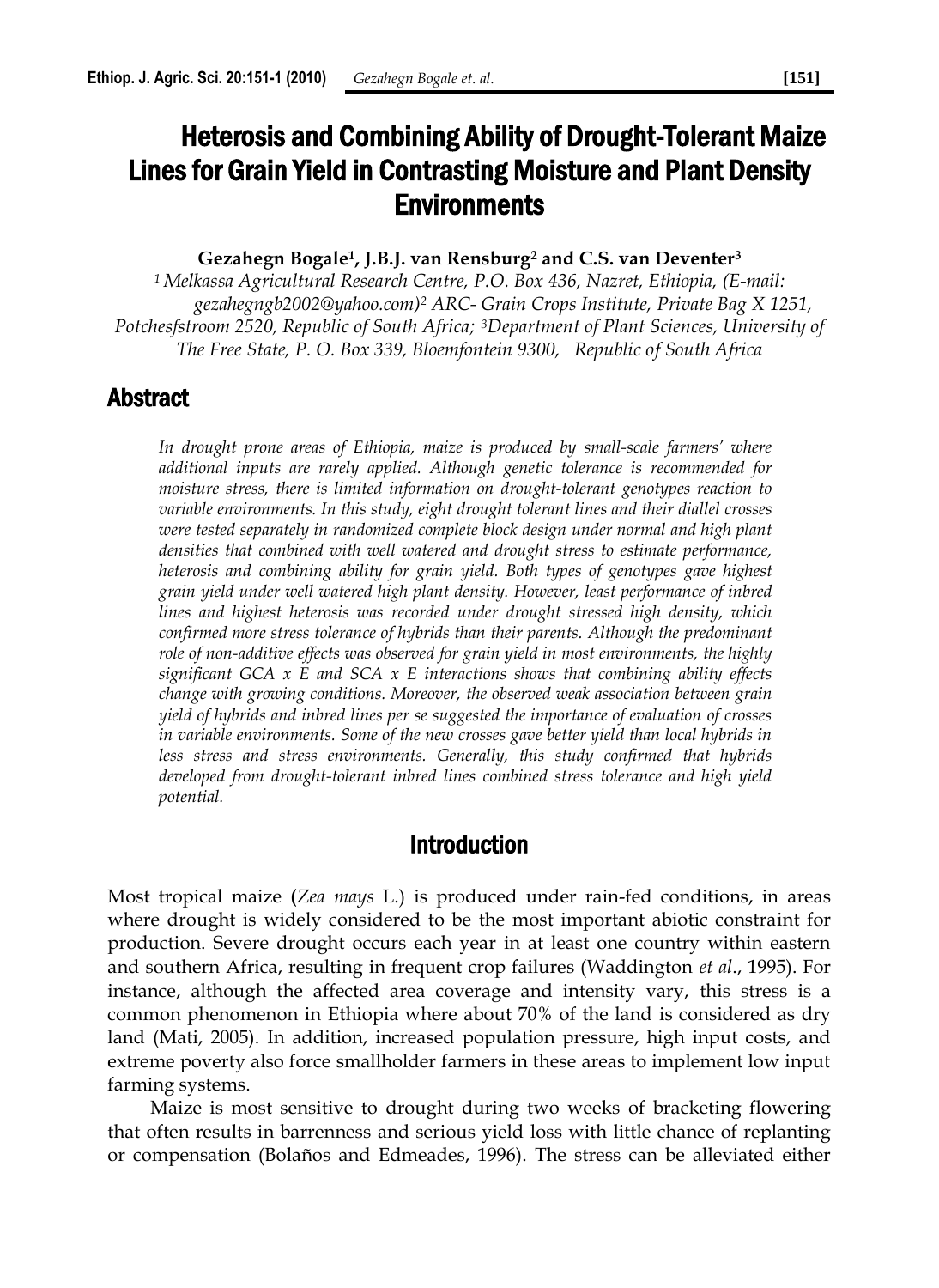through improvement in agronomic practices or genetic stress tolerance of the crop. However, improvement of maize tolerance to drought at flowering remains the best option especially to small-scale farmers who cannot afford additional inputs (Vasal *et al*., 1997). Furthermore, the maize genotypes bred for drought tolerance at flowering are reported to be tolerant to low-N stress (Bänziger *et al*., 1999), and have improved broad adaptation (Chapman and Edmeades, 1999). Thus, considering the unpredictable nature of drought and resource-poor farmers, hybrids that exhibit heterosis are considered as the best alternative due to their performance as compared to open pollinated varieties in both favourable and stress environments (Duvick, 1999; Vasal *et al*., 1997). The degree of heterosis depends on the relative performance of inbred lines and crosses, as well as on differential effect of the environment (Betran *et al*., 2003a). Studies have proved that heterosis is greater under stress than favourable conditions due to higher sensitivity of inbred lines to stress than their crosses (Duvick, 1999; Betran *et al*., 2003b). Furthermore, Duvick (1999) emphasized that yield gains in hybrids always were accompanied by improvement in tolerance to biotic and abiotic stresses.

CIMMYT (International Maize and Wheat Improvement Research Centre) has developed drought tolerant maize inbred lines especially for better performance during drought at flowering, while maintaining good performance under nonstressed conditions (Bolaños and Edmeades, 1996; Vasal *et al*., 1997). However, there is limited information on their combining abilities and heterosis generated among these inbred lines under contrasting moisture and plant population levels. It is generally considered that inbred lines with superior yields under drought condition will provide superior hybrids under stress (Vasal *et al*., 1997). Hybrids derived from inbred lines tolerant to high-plant density also showed superior performance under high plant population (Troyer, 1996). However, some studies on combining abilities showed that general combining ability (GCA) and specific combining ability (SCA) for yield interacted with environmental (E) change (Debnath and Sarkar, 1990), while Betran *et al*. (2003a) reported non-significant SCA x E interaction. The objectives of this study were to examine performance, heterosis and combining ability effects for grain yield in drought-tolerant inbred lines and their crosses under contrasting moisture and plant-density environments.

## Material and Methods

In 2001, eight drought tolerant maize inbred lines were requested and obtained from CIMMYT's Drought Tolerant Improvement Unit. Detail descriptions of the eight inbred lines are given elsewhere (Gezahegn et al., 2007). A diallel cross excluding reciprocals was made among these lines at the Grain Crops Institute at Potchefstroom, Republic of South Africa in 2002. The study was conducted during the off-season, from September 2002 to February 2003, in Ethiopia at Melkassa Agricultural Research Centre  $(8^{\circ}24^{\prime}N, 39^{\circ}21^{\prime}E, 1550 \text{ mas})$  under the following four partially controlled growing conditions: (i) Well-watered normal plant density (WWND), where about 44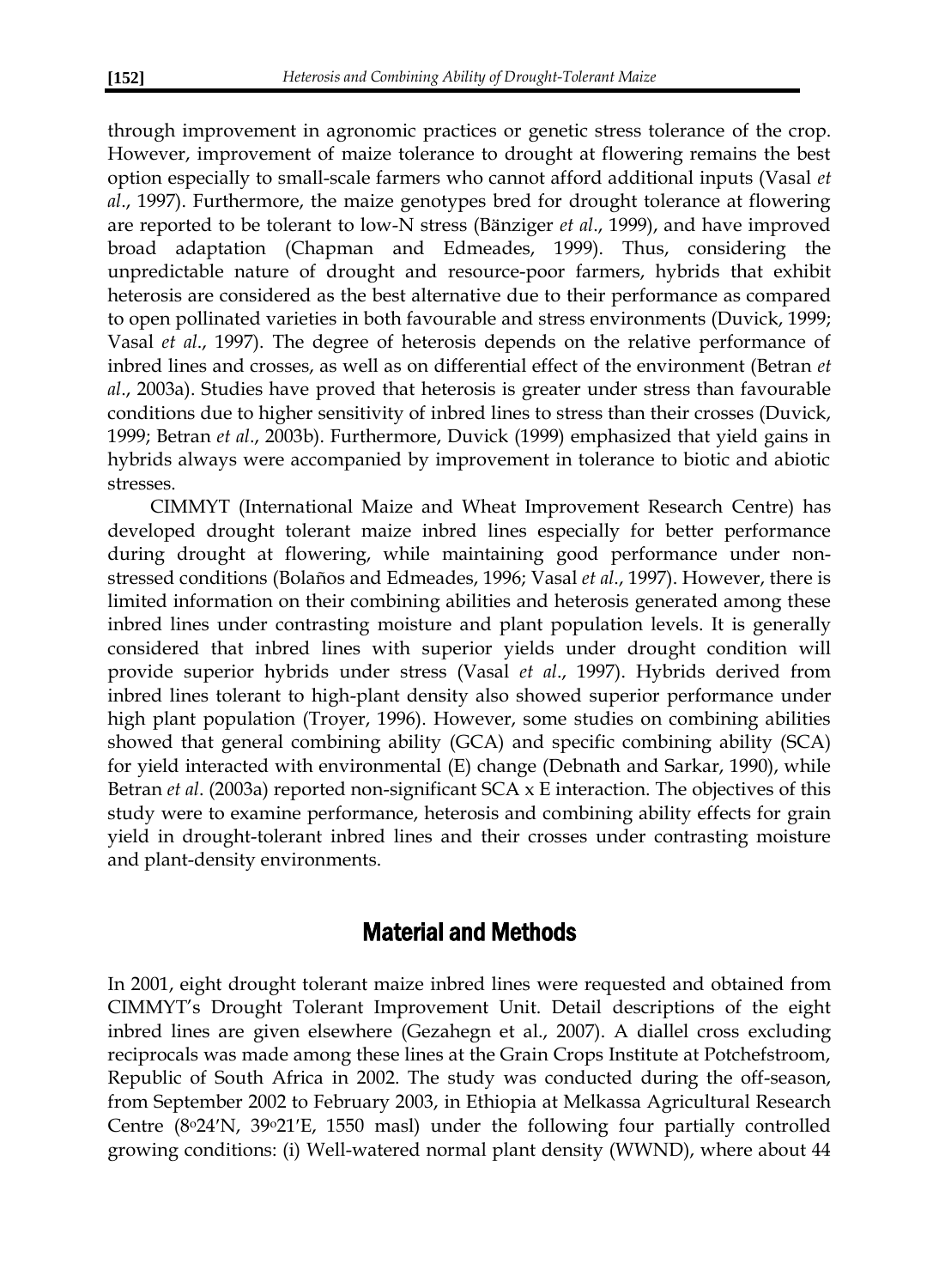$400$  plants ha<sup>-1</sup> were established with a spacing of 30 cm between plants within rows, and irrigated at seven days intervals until maturity; (ii) Well-watered high plant density (WWHD), where the plant density in environment 'i' was doubled with a spacing of 15 cm between plants; (iii) drought stressed normal plant density (DSND), where irrigation was suspended from 15 days prior to 50 % anthesis until 25 days after anthesis when one additional irrigation was applied, the plant population was the same as in 'i'; and (iv) drought stressed high plant density (DSHD), drought stressed as in 'iii' but with plant density increased as in 'ii'.

During evaluation of the crosses, two Ethiopian maize hybrids, BH-540 and BH-140, were included as checks to assess the extent of adaptation of the new hybrids to Melkasa. A furrow irrigation system was used to apply about 40 mm of water (estimated by partial flume) every seven days over all growing conditions, until watering was suspended for the drought stressed environments. Rain didn't interfere during the trial as there was drought in most part of the country. Soil texture of the trial site was clay loam. In each environment, lines and hybrids were evaluated separately in adjacent experiments to eliminate the effects of differences in vigor between inbred lines and hybrids. A randomized complete block design with four replications was used for each trial under each growing condition. For hybrids, each block was folded to minimize soil variability within block. Each entry was planted in four 5.1 m long rows using 0.75 m inter-row spacing, and intra-row spacing as determined above. For each trial, an additional plot was added at each end of a block where BH-140 was planted to avoid border effects. The four trials under each maize type were sown in adjacent blocks within the same field, while five free rows between well watered and drought stressed conditions were left to avoid leaching to the stressed environments. Two seeds hill<sup>-1</sup> were planted, and plots were later thinned to obtain the required plant density. For each trial, the recommended fertilizer rate was applied at a rate of 50 kg  $P_2O_5$  ha<sup>-1</sup> and 25 kg N ha<sup>-1</sup> at planting, followed by a side dressing of 25 kg N ha-1 35 days later. All trials were kept free of weeds.

Grain yield per plot was measured in gram from well-bordered plants in the central two rows by excluding a plant nearest the alley of each row. In the text it was reported in ton hectare<sup>-1</sup> (t ha<sup>-1</sup>) at 15% moisture content. In each environment, grain yield data from each trial was first tested for normality. Then it was analyzed using environment (plant densities and moisture levels) and genotype (hybrids and inbred lines) as fixed effects, and replicates within environment as random effects. After detection of significant F-values for genotypes, a separate combining ability analysis under each growing condition was performed, using Agrobase 20 Software (Agronomix Software Inc., 1999). The analysis of combining ability across environments was also computed using PROC GLM in SAS (1997). Griffing's Method 4, Model I of the diallel cross analysis was used to estimate general combining ability (GCA) of the inbred lines and specific combining ability (SCA) of the hybrids effects (Griffing, 1956). For individual trials, significance of GCA and SCA values was determined by t-test, using gi and sij variances, respectively. For combined environments, the significance of GCA and SCA sources of variation were determined using the corresponding interaction with environments as error terms (Zhang and Kang, 1997). The significance of  $GCA \times E$  and  $SCA \times E$  interactions was determined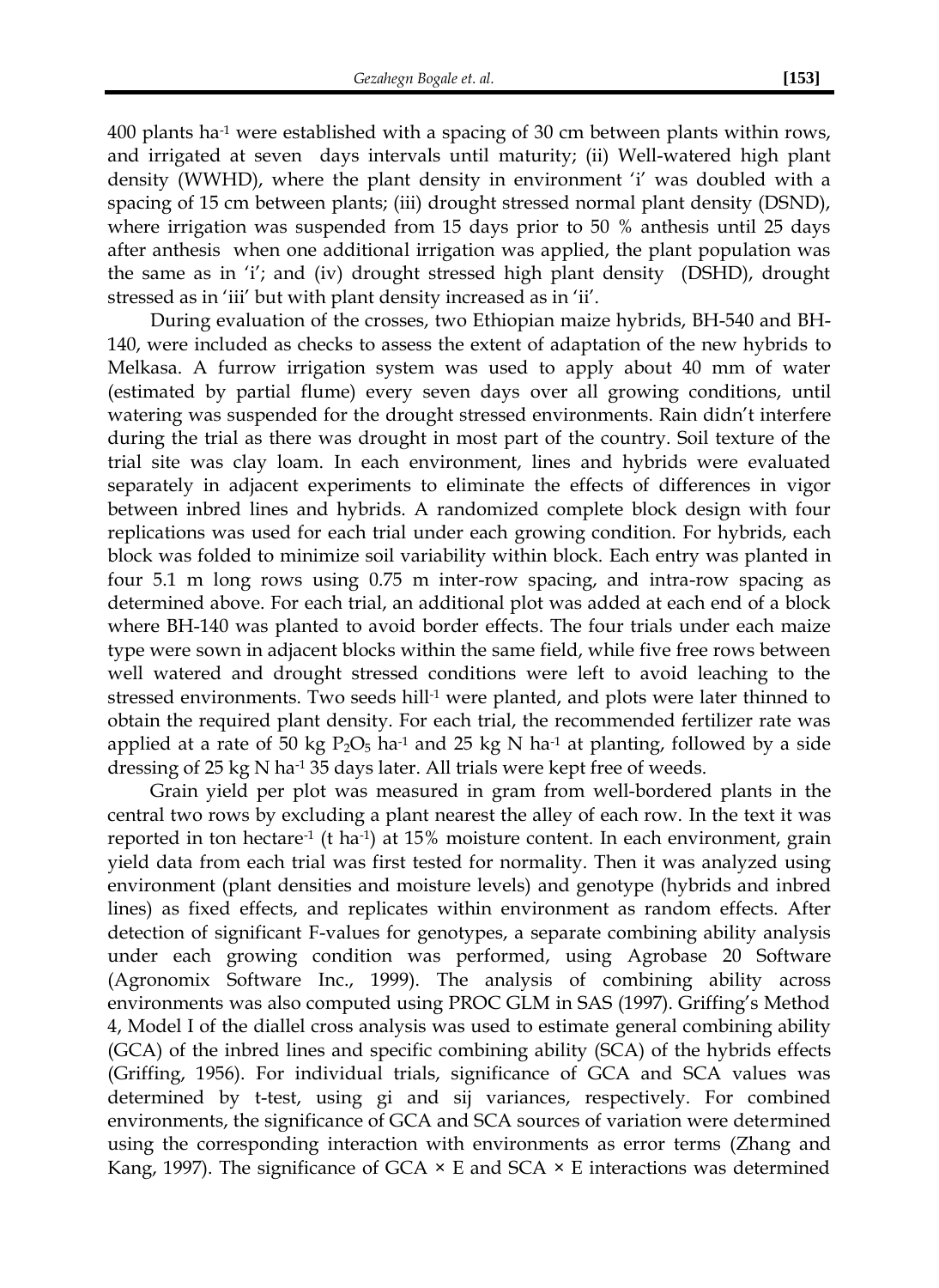using the pooled error. Furthermore, the ratio between GCA and SCA mean squares were also estimated to determine the relative magnitude of mean squares due to GCA and SCA (Baker, 1978). Mid-parent heterosis (MPH) for grain yield also was calculated as:  $MPH = \frac{(F_1 - MP)}{MP} \times 100$ *MP*  $MPH = \frac{(F_1 - MP_1)}{MP}$  $=\frac{(F_1 - MP)}{N}$  x100 where F<sub>1</sub> is the mean of the cross and MP is the mean of the two parents. Pearson correlation coefficients between inbred line *per se* and hybrid performance were estimated by regressing the F<sub>1</sub> grain yield on mid parent value, and also by regressing the GCA values on inbred line *per se* yield.

#### Results and Discussion

Environment mean grain yields for the inbred lines (Table 1) ranged from 0.81 (DSHD) to 3.52 t ha-1 (WWHD), while for hybrids (Table 2), ranged from 2.66 (DSHD) to 6.98 t ha<sup>-1</sup> (WWHD). Based on the performances of the tested maize genotypes in this study, WWHD and DSHD were considered as high yielding and unfavorable (severe stressed) environments, respectively. Although WWND was expected as high yielding (optimum) environment, highest performance of the inbred lines and crosses were recorded under WWHD. However, the productivity of the inbred lines was reduced more (77%) than hybrids (62%) in severe drought stressed (DSHD) condition. Similar results were reported by Betran et al. (2003a) who pointed out that yield of hybrids under severe and intermediate drought stress were 13 and 50% of the yield under well-watered conditions, while their drought tolerant parental lines provided 5 and 48% respectively.

In addition to verification of the superiority of a hybrid in relation to its parents, the observed results have taken our attention to suggestion by Duvick (1999) who indicated that yield gains in hybrids always supported by improvement in tolerance to biotic and abiotic stresses**.** However, a greater yield reduction was recorded in Mexico than Melkasa, which may be due to differences in intensity of stress and improvement of the parental lines. Besides, considerable number of the new crosses performed better in both stress and non-stress environments than the local hybrids. Thus, the results in this study confirmed that some of the hybrids from drought tolerant inbred lines combined stress tolerance and high yield potential.

#### Combining ability

GCA mean squares were significant for grain yield only when well watered, while SCAs were important in different level of stresses and over all environments (Table 3). The GCA/SCA ratios in most environments, except in WWND, were also less than unity. These results indicated the predominant role of non-additive genetic effect in controlling the expression of the trait under stressed growing conditions. It was in agreement with a study made with eight inbred lines in USA (Sughroue and Hallauer, 1997). However, the observed highly significant GCA  $\times$  E and SCA  $\times$  E interactions indicated that both additive and non-additive genetic effects were influenced by the environment. Similar result was observed when these materials tested under rainfed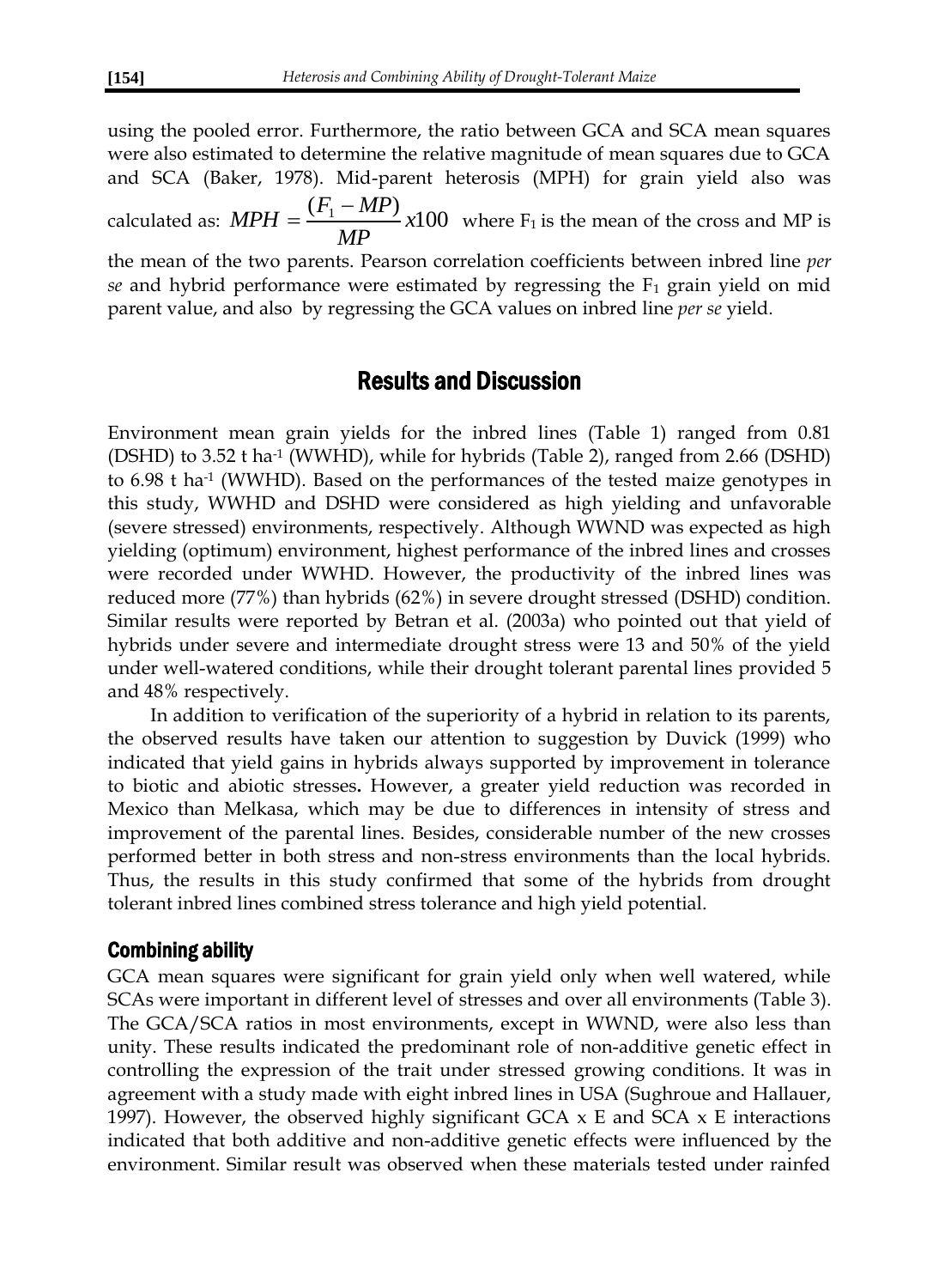condition (Gezahegn et al., 2007). This suggests the need of selecting different parental lines for hybrids to be used in specific environment. Furthermore, the highly significant  $SCA \times E$  confirmed that the specific hybrid combinations for this trait was not stable across environments. Some of the crosses also showed inconsistent performances across the contrasting growing conditions. Consistent with this study Debnath and Sarkar (1990) reported crosses interaction with environments. However, some of the superior crosses like Mex103 x CML202 and CML440 x Ken had consistent performance across the contrasting environments.

|                                       | Environments† |       |                     |      |                  |       |               |       |                  |      |  |
|---------------------------------------|---------------|-------|---------------------|------|------------------|-------|---------------|-------|------------------|------|--|
| Source<br>and                         | wwnd          |       | <b>WWHD</b>         |      | <b>DSND</b>      |       | <b>DSHD</b>   |       | Over All         |      |  |
| Lines' name                           | GCA           | Line  | <b>GCA</b>          | Line | GCA              | Line  | GCA           | Line  | <b>GCA</b>       | Line |  |
| Mex101                                | $-0.469$      | 3.39  | $-0.208$            | 4.22 | 0.142            | 0.82  | $0.414*$      | 0.83  | $-0.084$         | 2.32 |  |
| Mex102                                | $-0.094$      | 3.55  | $-0.135$            | 4.15 | $-0.142$         | 1.10  | $-0.055$      | 1.60  | $-0.146$         | 2.60 |  |
| Mex103                                | $-0.091$      | 2.10  | $-0.095$            | 3.31 | $-0.090$         | 0.85  | 0.074         | 1.05  | $-0.027$         | 1.83 |  |
| <b>CML440</b>                         | $-0.494$      | 2.50  | 0.175               | 3.20 | 0.285            | 1.15  | $-0.041$      | 0.74  | $-0.016$         | 1.90 |  |
| <b>CML442</b>                         | 0.188         | 2.49  | 0.272               | 4.54 | 0.048            | 0.99  | $-0.254$      | 0.32  | 0.019            | 2.08 |  |
| <b>CML202</b>                         | 0.380         | 3.32  | 0.305               | 3.62 | $-0.077$         | 1.54  | 0.064         | 0.63  | 0.15             | 2.28 |  |
| Ken                                   | $0.523*$      | 3.28  | $-0.210$            | 3.62 | $-0.017$         | 1.76  | $-0.137$      | 0.66  | 0.081            | 2.33 |  |
| <b>CML445</b>                         | 0.057         | 3.74  | $-0.101$            | 4.11 | $-0.149$         | 1.04  | 0.034         | 0.79  | 0.023            | 2.42 |  |
| Environment's<br>mean GY<br>SED(GCA)/ |               | 2.80  |                     | 3.52 |                  | 1.10  |               | 0.81  |                  | 2.01 |  |
| LSD Line<br>r (GCA. Line)             | 0.237<br>0.2  | 0.818 | $-0.208$<br>$-0.06$ | 0.95 | 0.124<br>$-0.13$ | 0.609 | 0.331<br>0.23 | 0.703 | 0.089<br>$-0.17$ | 0.33 |  |

Table1. General combining ability effects (GCA), inbred line *per se* performance in t ha-1 (Line) across environments, and association between GCA and Line.

† WWND= Well watered normal-plant density; WWHD= Well watered high-plant density; DSND= Drought stressed normal density; DSHD= Drought stressed high density; SED= Standard error of difference between two GCAs; LSD = The least significant difference for inbred line *per se* means; \*Indicates significance of GCA effects estimates at P = 0.05; r(GCA. Line) = Correlation between GCA and line per se in yield.

The GCA effects of the parental lines for the tested trait under contrasting environments were variable in both magnitude and direction (Table 1). However, only Ken under WWND, and Mex101 under DSHD showed significant positive effects for yield. CML202 and CML445 showed consistent positive GCA effects in most environments, with promising *per se* yield. Furthermore, CML442 showed considerable GCA effects and *per se* performance under WWHD, but the least in both terms under drought stressed conditions. In other report, intermediate GCA for CML442, and good GCA for CML445 and CML202 under optimum and drought growing conditions were reported (CIMMYT, 2002).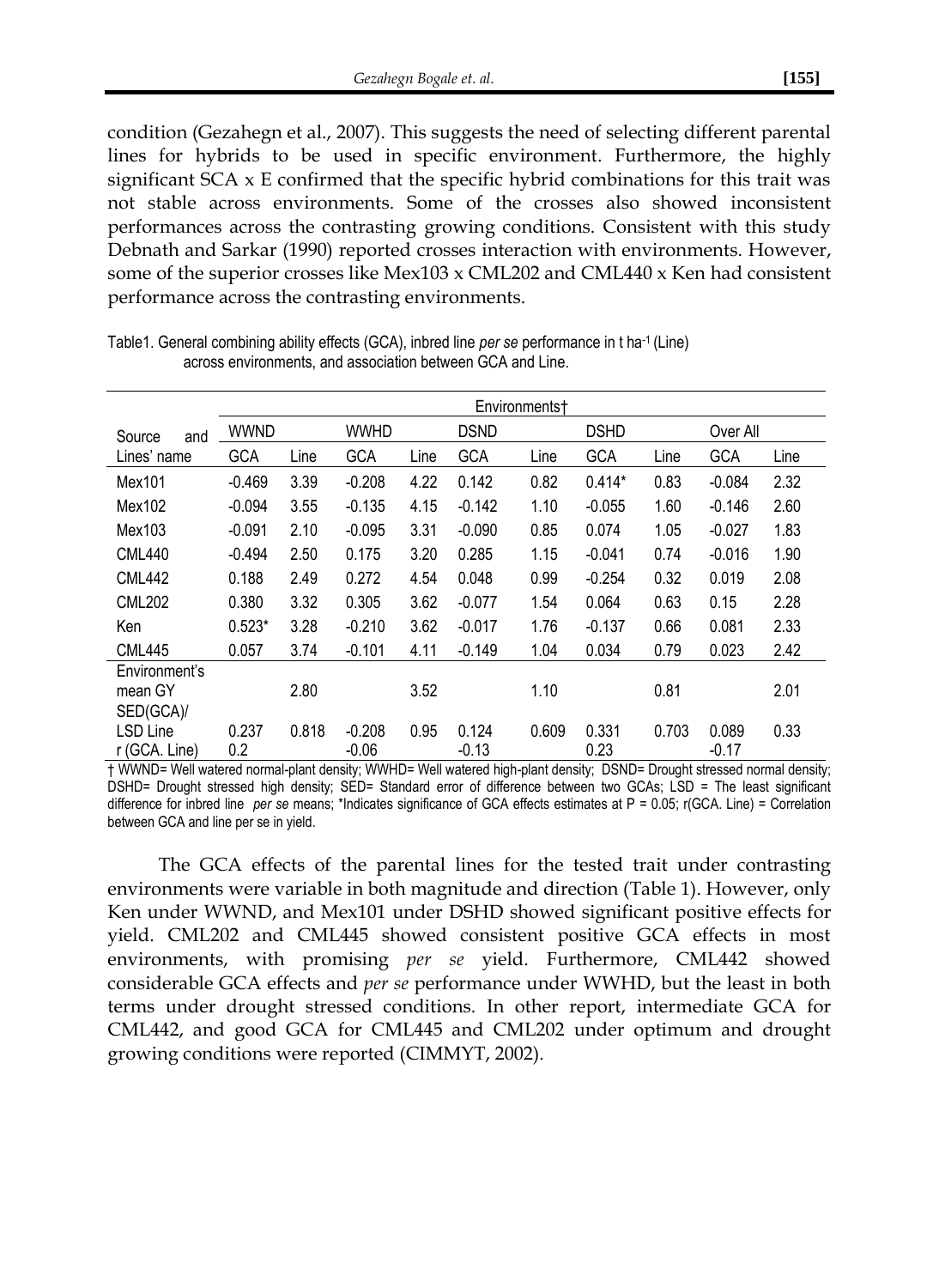| rabicz. Mcari yrain yrciu (ma | in each and across environments.<br>Environments |             |             |             |        |                         |  |  |  |
|-------------------------------|--------------------------------------------------|-------------|-------------|-------------|--------|-------------------------|--|--|--|
| Crosses' name                 | <b>WWND</b>                                      | <b>WWHD</b> | <b>DSND</b> | <b>DSHD</b> | Across | Rank                    |  |  |  |
| Mex101xMex102                 | 6.35                                             | 7.13        | 2.50        | 2.75        | 4.68   | 18                      |  |  |  |
| Mex101xMex103                 | 5.09                                             | 6.52        | 3.25        | 4.00        | 4.71   | 16                      |  |  |  |
| Mex101xCML440                 | 3.50                                             | 5.83        | 3.50        | 2.75        | 3.89   | 30                      |  |  |  |
| Mex101xCML442                 | 6.27                                             | 7.42        | 2.75        | 3.25        | 4.92   | 9                       |  |  |  |
| Mex101xCML202                 | 5.94                                             | 6.12        | 3.00        | 3.50        | 4.64   | 20                      |  |  |  |
| Mex101xKen                    | 6.01                                             | 6.45        | 3.50        | 2.75        | 4.68   | 19                      |  |  |  |
| Mex101xCML445                 | 6.53                                             | 8.01        | 4.50        | 2.25        | 5.32   | $\overline{\mathbf{4}}$ |  |  |  |
| Mex102xMex103                 | 4.83                                             | 6.06        | 3.00        | 2.50        | 4.10   | 29                      |  |  |  |
| Mex102xCML440                 | 4.90                                             | 6.49        | 3.75        | 2.50        | 4.41   | 24                      |  |  |  |
| Mex102xCMI 442                | 6.38                                             | 7.07        | 2.75        | 2.00        | 4.55   | 22                      |  |  |  |
| Mex102xCML202                 | 7.34                                             | 7.89        | 3.00        | 1.75        | 4.99   | $\overline{7}$          |  |  |  |
| Mex102xKen                    | 6.61                                             | 6.65        | 2.75        | 3.00        | 4.75   | 15                      |  |  |  |
| Mex102xCML445                 | 5.53                                             | 6.62        | 3.25        | 3.75        | 4.79   | 12                      |  |  |  |
| Mex103xCML440                 | 6.00                                             | 7.51        | 3.75        | 1.25        | 4.30   | 27                      |  |  |  |
| Mex103xCML442                 | 6.43                                             | 7.64        | 3.50        | 2.50        | 5.02   | 6                       |  |  |  |
| Mex103xCML202                 | 7.17                                             | 7.66        | 3.75        | 3.00        | 5.39   | $\overline{2}$          |  |  |  |
| Mex103xKen                    | 5.76                                             | 5.98        | 3.50        | 2.25        | 4.37   | 26                      |  |  |  |
| Mex103xCML445                 | 6.68                                             | 6.78        | 2.75        | 3.50        | 4.93   | 8                       |  |  |  |
| CML440xCML442                 | 6.33                                             | 7.97        | 3.25        | 3.00        | 5.14   | 5                       |  |  |  |
| CML440xCML202                 | 6.06                                             | 8.26        | 3.00        | 4.00        | 5.33   | 3                       |  |  |  |
| CML440xKen                    | 6.87                                             | 7.99        | 3.75        | 3.00        | 5.40   | 1                       |  |  |  |
| CML440xCML445                 | 5.88                                             | 6.21        | 3.75        | 1.75        | 4.40   | 25                      |  |  |  |
| CML442xCML202                 | 5.62                                             | 6.64        | 3.00        | 1.50        | 4.19   | 28                      |  |  |  |
| CML442xKen                    | 7.26                                             | 6.90        | 3.75        | 1.75        | 4.91   | 10                      |  |  |  |
| CML442xCML445                 | 5.34                                             | 6.70        | 3.50        | 3.00        | 4.63   | 21                      |  |  |  |
| CML202xKen                    | 6.45                                             | 7.08        | 3.00        | 2.75        | 4.82   | 11                      |  |  |  |
| CML202xCML445                 | 6.21                                             | 6.90        | 3.25        | 2.75        | 4.78   | 13                      |  |  |  |
| KEN1xCML445                   | 6.69                                             | 6.89        | 2.75        | 2.50        | 4.71   | 17                      |  |  |  |
| BH-540 (Check-1)              | 6.55                                             | 6.35        | 3.59        | 1.55        | 4.51   | 23                      |  |  |  |
| BH-140 (Check-2)              | 6.22                                             | 6.78        | 3.30        | 2.82        | 4.78   | 14                      |  |  |  |
| Mean                          | 6.07                                             | 6.98        | 3.23        | 2.66        | 4.75   |                         |  |  |  |
| LSD (0.05)                    | 1.33                                             | 1.15        | 1.02        | 0.94        | 1.11   |                         |  |  |  |

Table2. Mean grain yield (t ha-1) in each and across environments.

WWND= Well watered normal-plant density; WWHD= Well watered high-plant density; DSND= Drought stressed normal density; DSHD= Drought stressed high density; SED= Standard error of difference between two GCAs; LSD = The least significant difference for inbred line

The relationship between inbred lines and hybrid performance was weak positive and negative as estimated by regressing of GCA values on inbred *per se* performance (Table 1). Consistent with the present result, Samanci (1996) recorded negative correlation, while Betran *et al*. (2003a) reported weak associations under intermediate drought stress at Tlaltizapan in Mexico. The largest SCA effects was contributed by Mex102 x CML202, Mex101 x CML445, Mex103 x CML440, CML440 x CML202 and CML440 x Ken under WWND, WWHD, DSND, DSHD and across all, respectively. These crosses were also superior in yield in the respective environments (Table2). Consistent negative SCA effects with poor performance under each and across environments were observed with Mex101 x CML440 and Mex102 x Mex103. On the contrary, CML440 x CML442, Mex103 x CML442, CML440 x Ken, and Mex103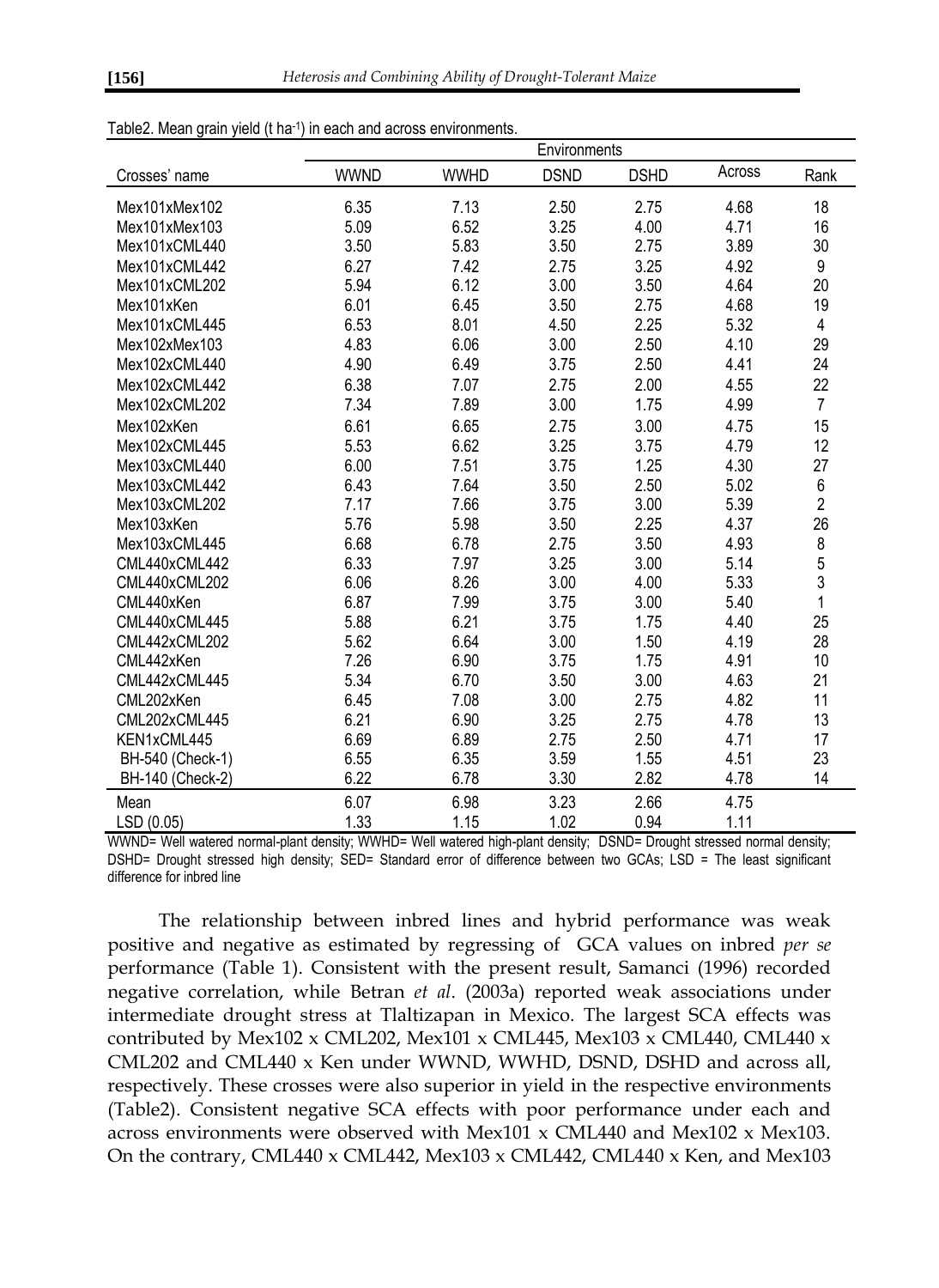x CML202 were relatively superior in SCA effects and performance under each and across environments. Consistent with the findings reported by Betran *et al*. (2003a), this study demonstrated that high yielding crosses showed high SCA values. Further it has also confirmed that SCA predicts hybrid yield better than heterosis, since it is not affected by parental performance

|              |            | Sources    |         |         |           |  |  |  |  |  |  |  |
|--------------|------------|------------|---------|---------|-----------|--|--|--|--|--|--|--|
| Environments | <b>GCA</b> | <b>SCA</b> | GCA x E | SCA x E | GCA / SCA |  |  |  |  |  |  |  |
|              | (7)        | (20)       | (21)    | (60)    |           |  |  |  |  |  |  |  |
| <b>WWND</b>  | $0.804*$   | $0.634*$   |         |         | 1.268     |  |  |  |  |  |  |  |
| <b>WWHD</b>  | $0.481*$   | $0.535**$  |         |         | 0.899     |  |  |  |  |  |  |  |
| <b>DSND</b>  | 0.154      | 0.219      |         |         | 0.703     |  |  |  |  |  |  |  |
| <b>DSHD</b>  | 0.276      | $0.542**$  |         |         | 0.511     |  |  |  |  |  |  |  |
| Across all   | 0.812      | 2.786**    | 1.748** | 1.646** | 0.291     |  |  |  |  |  |  |  |

Table3. Mean squares of variance for combining ability of drought tolerant maize inbred-lines evaluated in four partially controlled environments at Melkasa, 2002.

Numbers in parenthesis represent degrees of freedom; WWND= Well watered normal-plant density; WWHD= Well watered highplant density; DSND= Drought stressed normal density; DSHD= Drought stressed high density; SED= Standard error of difference between two GCAs; LSD = The least significant difference for inbred line GCA= General combining ability; SCA= Specific combining ability; **\*** , **\*\*** indicate, significantly different from zero at P = 0.05 and 0.01, respectively.

#### Heterosis

For all crosses, the recorded mean mid-parent heterosis (MPH) under WWND, WWHD, DSND and DSHD were 102, 83, 187 and 242%, respectively (Table 4). This demonstrated that MPH for grain yield of the hybrids increased with increasing stress or decreasing yield. Accordingly, the crosses expressed lowest mean hetrosis (83%) under high yielding environment (WWHD) and the highest (242%) under low yielding conditions (DSHD). Consistent with the present result, high expression of heterosis for yield under severe drought stress condition was reported by Betran *et al*. (2003a) who indicated poor performance of inbred-lines under stress as compared to their hybrids. In addition this study pointed out that heterosis is dependent not only on the parent combinations but also on the effect of environmental conditions.

Crosses made in combination with Mex102 were relatively low yielder and inferior in expression of heterosis in most growing conditions, reflecting its similarity with most of the inbred lines genetically and high *per se* performance, respectively (Tables 1). On the contrary, crosses with Mex103 or CML440 had high MPH in most environments, mainly due to their low *per se* performance. Most crosses with each of them also gave high grain yield, indicating that most of the inbred lines were unrelated to Mex103 and CML440. Similar observations were reported in other studies (Duvick, 1999; Betran *et al*., 2003a). This confirmed that MPH expression of most hybrids was dependent on genetic diversity between parents, relative parental *per se* performance and environmental conditions. Thus, a high degree of heterosis alone should not be taken as a reliable criterion for selection of inbred lines, but rather its performance in each combination and growing condition. Generally, this study confirmed that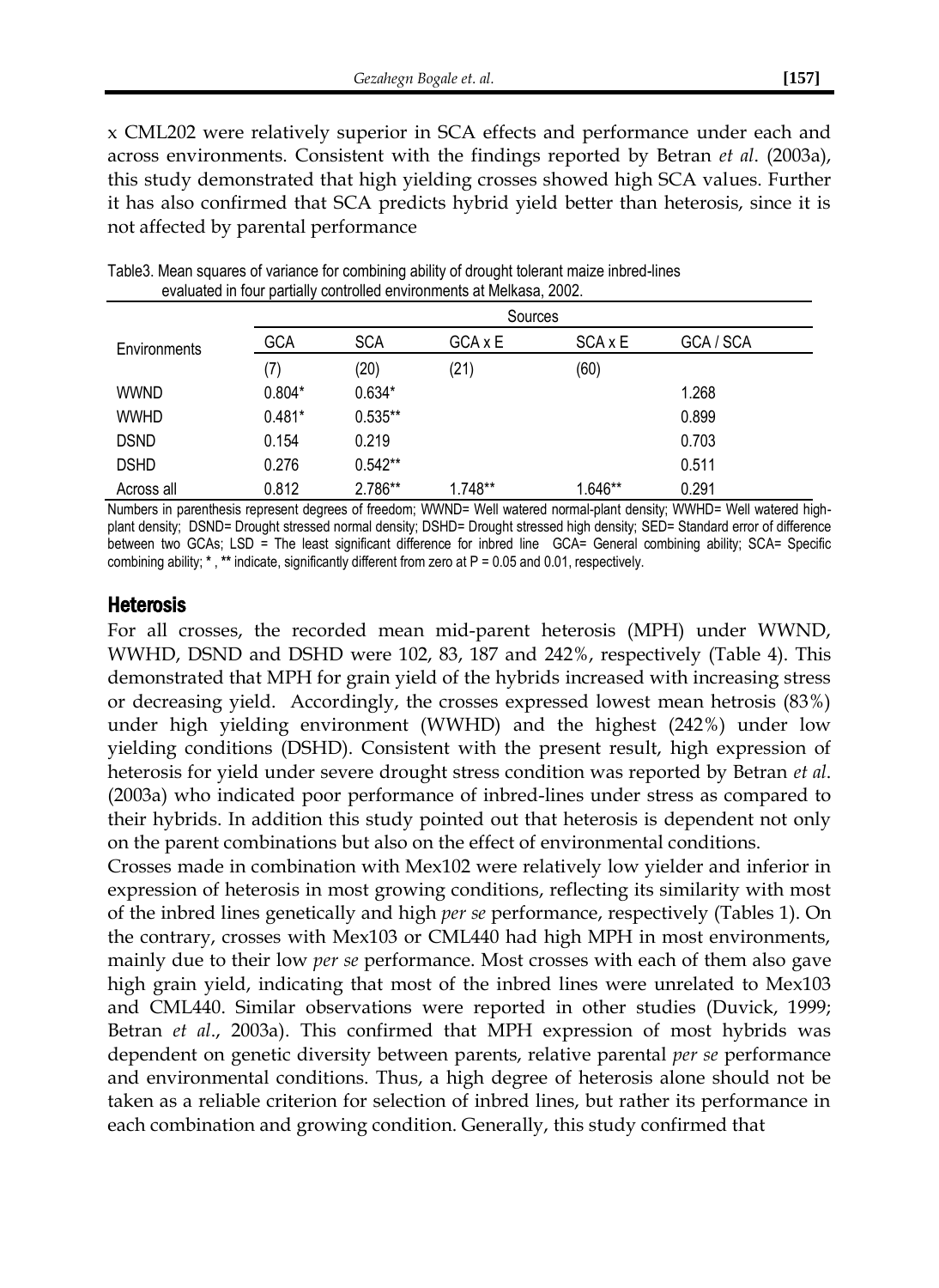|               | Environments |          |         |              |          |                  |            |             |             |           |           |           |          |                  |      |             |
|---------------|--------------|----------|---------|--------------|----------|------------------|------------|-------------|-------------|-----------|-----------|-----------|----------|------------------|------|-------------|
| Lines'        | <b>WWND</b>  |          |         |              |          |                  |            | <b>DSND</b> |             |           |           |           |          |                  |      |             |
| name          | Mex101       | Mex102   | Mex103  | <b>TC440</b> | C442     | C <sub>202</sub> | Ken        | C445        | Mex101      | Mex102    | Mex103    | C440      | C442     | C <sub>202</sub> | Ken  | C445        |
| Mex101        |              | 83.1     | 85.4    | 19.0         | 113.4    | 76.9             | 80.2       | 83.1        |             | 152.7     | 273.1     | 241.7     | 169.2    | 153.4            |      | 175.7 378.5 |
| Mex102        | 0.84         |          | 70.9    | 61.8         | 111.4    | 113.7            | 93.7       | 51.6        | 0.24        |           | 201.5     | 234.3     | 169.0    | 133.2            | 94.3 | 194.2       |
| Mex103        | $-0.42$      | $-1.06*$ |         | 161.0        | 179.9    | 164.8            | 114.2      | 128.8 -0.37 |             | $-0.26$   |           | 244.2     | 278.8    | 190.6            |      | 164.3 200.2 |
| <b>CML440</b> | $-1.61**$    | $-0.59$  | 0.52    |              | 153.7    | 108.4            | 137.7      | 88.4        | $-0.02$     | $-0.28$   | $0.56*$   |           | 208.3    | 115.9            |      | 167.5 210.1 |
| <b>CML442</b> | 0.48         | 0.23     | 0.26    | 0.56         |          | 93.5             | 151.5 71.6 |             | 0.051       | $-0.44$   | 0.37      | 0.25      |          | 146.0            |      | 171.6 255.7 |
| <b>CML202</b> | $-0.05$      | $0.98*$  | 0.81    | 0.12         | $-1.02*$ |                  | 95.3       | 75.8        | 0.09        | 0.20      | 0.19      | $-0.41$   | $-0.02$  |                  | 82.1 | 143.9       |
| Ken           | $-0.12$      | 0.11     | $-0.74$ | 0.77         | 0.47     | $-0.53$          |            | 90.5        | $-0.35$     | 0.19      | $-0.19$   | 0.03      | $-0.15$  | 0.31             |      | 91.7        |
| <b>CML445</b> | 0.87         | $-0.51$  | 0.64    | 0.24         | $-0.97*$ | $-0.30$          | 0.04       |             | 0.35        | 0.34      | $-0.30$   | $-0.14$   | $-0.06$  | $-0.36$          | 0.17 |             |
|               |              |          |         | <b>WWHD</b>  |          |                  |            |             | <b>DSHD</b> |           |           |           |          |                  |      |             |
| Mex101        |              | 70.3     | 73.3    | 57.0         | 69.3     | 56.1             | 64.4       | 92.2        |             | 130.9     | 33        | 248.7     | 46       | 349.9            |      | 271.3 167.8 |
| Mex102        | 0.51         |          | 62.4    | 76.7         | 62.7     | 103.1            | 71.1       | 60.2        | $-0.19$     |           | 91.3      | 113.6     | 101.4    | 63.6             |      | 152.3 216.5 |
| Mex103        | $-0.13$      | $-0.67$  |         | 130.8        | 94.6     | 121.0            | 72.6       | 82.6        | $0.92*$     | $-0.14$   |           | 45.8      | 253.8    | 265.6            |      | 162.3 268.2 |
| <b>CML440</b> | $-1.10*$     | $-0.51$  | 0.47    |              | 106.0    | 142.1            | 134.2      | 70.0        | $-0.27$     | $-0.04$   | $-1.36**$ |           | 464.5    | 462.9            |      | 323.1 150.3 |
| <b>CML442</b> | 0.39         | $-0.03$  | 0.50    | 0.57         |          | 62.7             | 69.1       | 55.0        | 0.47        | $-0.30$   | 0.05      | $0.74*$   |          | 214.1            |      | 265.2 382.3 |
| <b>CML202</b> | -0.94*       | 0.76     | 0.49    | $0.82*$      | $-0.90*$ |                  | 95.6       | 78.5        | 0.15        | $-0.86*$  | 0.27      | $1.15***$ | $-0.90*$ |                  |      | 349.7 272.6 |
| Ken           | $-0.09$      | 0.04     | $-0.67$ | 0.57         | $-0.12$  | 0.03             |            | 78.3        | $-0.16$     | 0.38      | $-0.34$   | 0.49      | $-0.39$  | 0.30             |      | 214.0       |
| <b>CML445</b> | $1.36**$     | $-0.11$  | 0.01    | $-0.82*$     | $-0.43$  | $-0.27$          | 0.25       |             | $-0.93*$    | $1.14***$ | 0.60      | $-0.72*$  | 0.32     | $-0.13$          | 0.29 |             |

Table4. Mid-parent heterosis (percent; above diagonal) and specific combining ability (SCA; below diagonal) for grain yield (t ha-1) of the tested crosses in four environments.

WWND= Well watered normal-plant density; WWHD= Well watered high-plant density; DSND= Drought stressed normal density; DSHD= Drought stressed high density; SED= Standard error of difference between two GCAs; LSD = The least significant difference for inbred line \*,\*\* Indicate significance of SCA effects estimates at P = 0.05 and  $P = 0.01$ , respectively.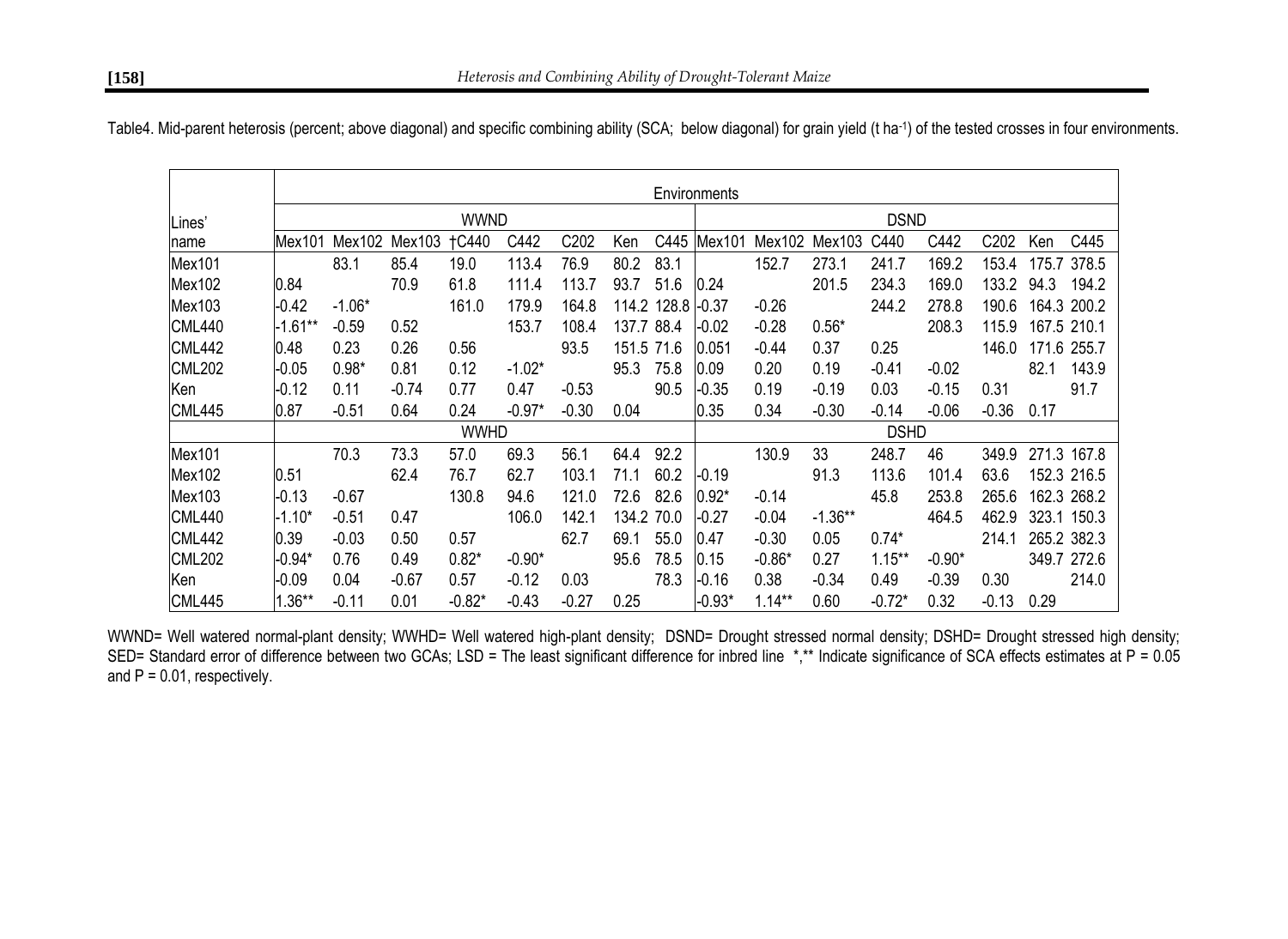hybrids developed from drought-tolerant lines combine stress tolerance and high yield potential as best option for resource-poor farmers' fields conditions.

## Acknowledgments

We thank Dr. M. Bänziger for valuable suggestions and comments as well as in providing seeds of the parental lines, and Dr. M. Sendrose for his help in statistical analysis. The research was funded by Ethiopian Agricultural Research Organization (EARO).

## References

- Agronomix Software Inc.1999. Agrobase TM, 71 Water100 St. Winnipeg, Manitoba R3N054, Canada.
- Baker, R.J. 1978. Issues in diallel analysis. Crop Sci. 18: 533-536.
- Bänziger, M., G.O. Edmeades, and H.R. Lafitte. 1999. Selection for drought tolerance increases maize yield across a range of nitrogen levels. Crop Sci. 39: 1035-1040.
- Betran, J.F., J. M. Ribaut, D.L. Beck, and D. Gonzalez de Leon. 2003a. Genetic diversity, specific combining ability, and heterosis in tropical maize under stress and nonstress environments. Crop Sci. 43: 797-806.
- Betran, J.F., J. M. Ribaut, D. L. BECK and D. Gonzalez de Leon. 2003b. Genetic analysis of inbred and hybrid grain yield under stress and non stress environments. Crop Sci. 43: 807-817.
- Bolaños, J., and G.O. Edmeades. 1996. The importance of the anthesis-silking interval in breeding for drought tolerance in tropical maize. Field Crops Res. 48: 65-80.
- Chapman, S.C., and G.O. Edmeades. 1999. Selection improves drought tolerance in tropical maize population: II. Direct and correlated responses among secondary traits. Crop Sci. 39: 1315-1324.
- CIMMYT. 2002. Maize Inbred Lines Released by CIMMYT: A Compilation of 475 CIMMYT Maize Lines (CMLs). CIMMYT, Mexico.
- Debnath, S.C., and K.R. Sarkar. 1990. Combining ability analysis of grain yield and some of its attributes in maize (Zea, mays L.). Indian J. Genet. 50: 57-61.
- Duvick, D.N. 1999. Commercial strategies for exploitation of heterosis. p. 19-29. In Coors J.G. and S. Pandey (eds.) The Genetics and Exploitation of Heterosis in Crops. ASA, CSS, and SSSA. Madison, Wisconsin, USA,
- Gezahegn Bogale, J.B.J. Van Rensburg, and C.S. Van Deventer. 2007. Combining ability of drought tolerant maize (Zea mays L.) inbred lines under normal and high plant density in Rainfed Environments. Ethiopian Journal of Agricultural Science, 19 (2): 27-38.
- Griffing, B. 1956. Concept of general and specific combining ability in relation to diallel crossing systems. Aust. J. Biol. Sci. 9: 463-493.
- Mati, B.M. 2005. Overview of water and soil nutrient management under smallholder rainfed agriculture in East Africa. Working Paper 105. Colombo, Sri Lanka: International Water Management Institute (IWMI).